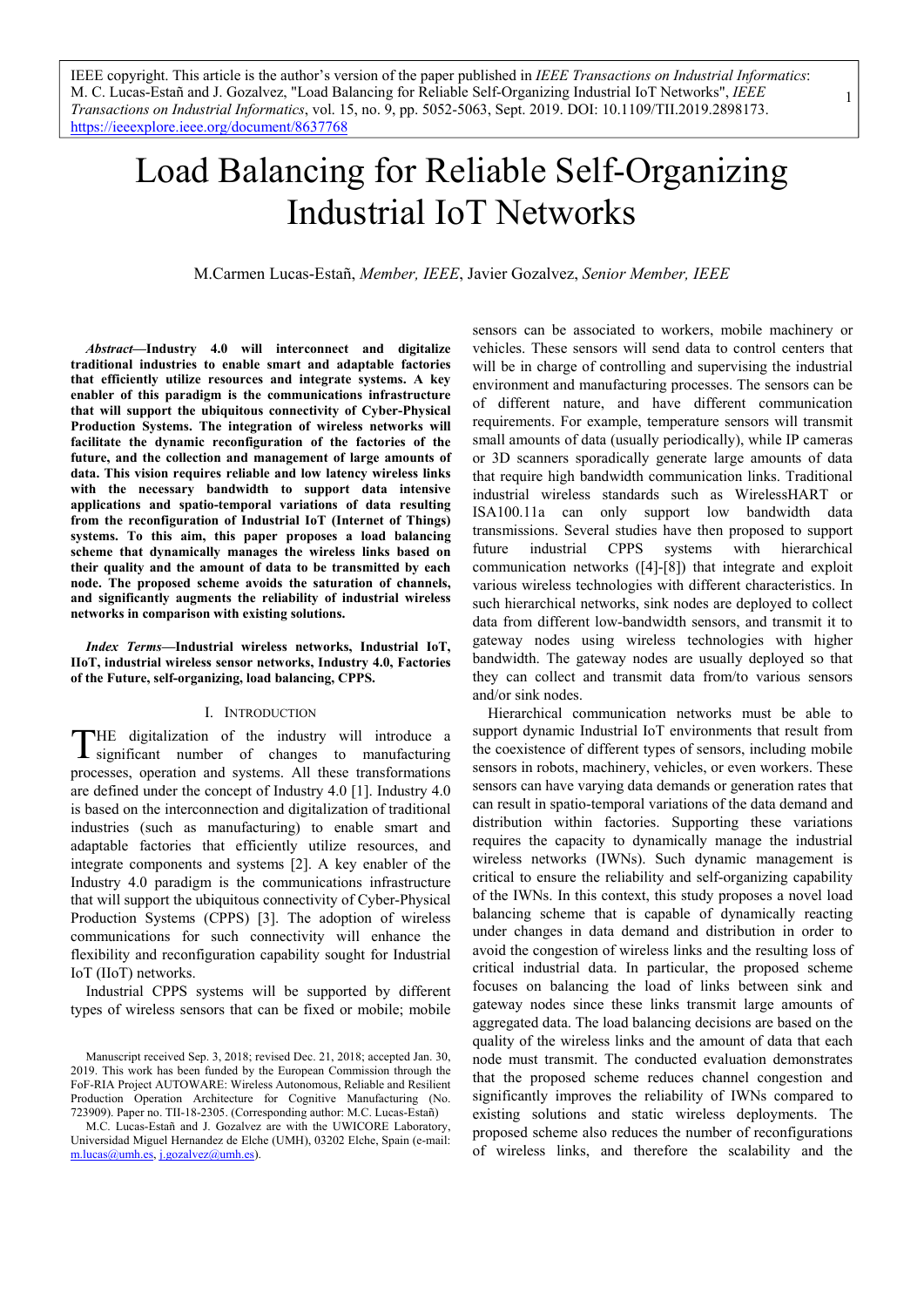signaling overhead generated when deploying self-organizing IWNs. The main contributions of this paper are:

- The paper proposes a load-balancing scheme that improves the state of the art, and is capable to efficiently balance the load among gateway nodes serving multiple sink nodes in industrial wireless networks.
- The proposed scheme is based on a new metric that estimates the load that a channel experiences. The proposed metric uses existing information, in particular information about the quality of the wireless links and the amount of data that each sink node must transmit.
- The proposed scheme can operate under single and multichannel scenarios.
- The paper conducts an exhaustive analysis that demonstrates that the proposed load balancing scheme outperforms existing solutions under multiple scenarios and operating conditions.
- The paper also demonstrates that the proposed loadbalancing scheme guarantees a stable network operation with low overhead. In particular, the proposed scheme can better handle spatio-temporal variations of data in industrial IoT networks while limiting the number of reconfigurations of wireless links.

#### II. INDUSTRIAL WIRELESS NETWORKS

WirelessHART, ISA100.11a and IEEE802.15.4e are some of the existing standards for industrial wireless communications. These standards adopt the IEEE 802.15.4 physical layer and extend the capabilities of the IEEE 802.15.4 MAC (Medium Access Control Layer) layer to support a high number of field devices (sensor or actuators) that require low data rates and energy consumption. In general, these standards centrally manage the network to ensure reliable industrial wireless communications<sup>1</sup>. However, a centralized network management can result in excessive overhead, long reconfiguration times and scalability challenges ([4], [10]). To address these limitations, several studies (e.g. [4]-[8]) have proposed to deploy hierarchical IWNs capable of integrating

multiple sub-networks supported by different wireless technologies that offer different connectivity capabilities. Each sub-network has its own manager and sink nodes. The manager manages the wireless connections of the subnetwork, and the sink nodes collect/distribute the data in the sub-network. This paper considers that the manager and the sink nodes of a sub-network are implemented in the same physical node that is referred to as Local Manager (LM)<sup>2</sup>. LM nodes are connected to gateway nodes in the plant that aggregate data from different LM nodes, and transmit it to remote or on-site control centers/servers. Fig. 1.a represents an example of a hierarchical IWN following [7].

Several studies (e.g. [5]-[6]) have demonstrated that the reliability, delay and energy consumption of industrial networks can be improved when deploying heterogeneous wireless technologies capable of supporting different communication requirements (e.g. in terms of bandwidth, reliability or communication range). Such deployment is illustrated in Fig. 1.a. For example, WirelessHART, ISA100.11a and IEEE 802.15.4e can be utilized to support and manage sub-networks of sensors and actuators with low data rates. IEEE 802.11 (WiFi) or cellular technologies provide significantly higher bandwidth than existing industrial wireless standards, and their integration in industrial environments could be key to support the development of the Industry 4.0 paradigm. In fact, several studies have recently demonstrated the potential of IEEE 802.11 ([11]-[13]) and cellular technologies ([14]) to support industrial applications. The bandwidth of WiFi and cellular technologies make them suitable candidates to connect various LM nodes to Gateway nodes. These technologies could also be used to directly connect sensors that require high data rates (e.g. video cameras) to Gateway nodes as illustrated in Fig. 1.a. The Gateway nodes can be connected to remote or on-site control and data centers/servers using large-capacity (fixed or wireless) backhaul links.

Several studies have demonstrated the benefits provided by hierarchical industrial networks (e.g. [4]-[7]). These networks



a) Initial configuration. b) Reconfiguration under changes in the spatial distribution of data.

Fig. 1. Hierarchical architecture in industrial wireless networks [7].

<sup>1</sup> Distributed management schemes are also considered in IETF 6TiSCH [9] in order to increase the flexibility and reduce the signaling overhead.

<sup>2</sup> A LM is equivalent to a Network Manager in WirelessHART or a System Manager in ISA100.11a.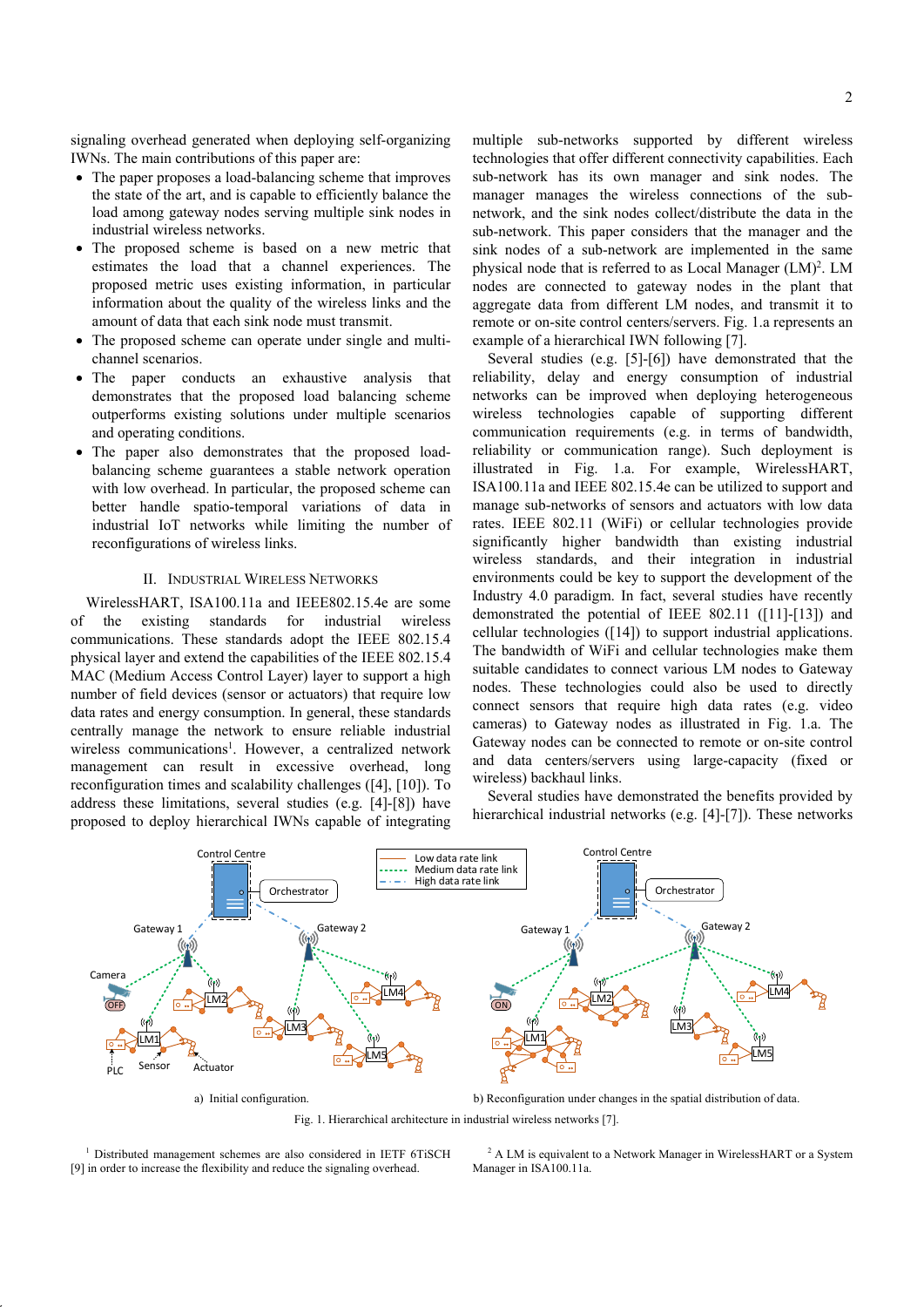can play a significant role in the development of the Industry 4.0 if they are able to support data-intensive applications and the foreseen spatio-temporal variations of data demand and distribution in factories. Such variations can challenge the reliable, timely and efficient transmission of data, and require flexible and agile networks capable of dynamically reconfiguring the wireless connections. An example of this challenge is illustrated in Fig. 1. The initial configuration of the network (Fig. 1.a) is initially capable of adequately collecting all data at the LMs and transmit it to the Control Center through the Gateway Nodes. However, in Fig. 1.b, a higher number of sensor nodes are connected to LM1 and LM2, and the camera has been activated. All these changes significantly increase the load at Gateway 1 with the subsequent risk of saturating its channels and lose critical industrial data. To avoid this scenario, it is necessary that the network detects the spatio-temporal variation of the data, and reconfigures the network connections to avoid any possible link saturation. This is done in Fig. 1.b by balancing the load of the wireless links, and connecting LM2 to Gateway 2. This example illustrates the need for IWNs to embed load balancing schemes capable of monitoring the status of wireless connections, detect possible risks of channel saturation, and be able to effectively distribute the data load among the available wireless nodes.

#### III. RELATED WORK

Load balancing schemes have been proposed for conventional cellular and wireless networks with the objective to improve the network performance. For example, [15] proposes a scheme that balances the load among access points or base stations in order to avoid saturating backhauls links in a heterogeneous cloud radio access network. The scheme utilizes more efficiently the resources, and hence improves the network performance. In [16], the authors propose a user association scheme for a cellular network with several small cells and an overlapping macro cell. The proposed scheme decides which cell should serve each user by solving an optimization problem designed to maximize the throughput experienced by all users. The study shows that the maximum throughput is achieved when the scheme is capable of distributing the load among the different cells.

To the authors' knowledge, the only study that analyzes the application of load balancing in IWNs was presented in [17]. In [17], devices wirelessly communicate with Access Points (APs) that are connected to a global controller through a wired backbone. The scheme presented in [17] distributes devices between APs in order to maintain the load at each AP equal to the average network load (a maximum deviation per AP is allowed). The load of an AP is estimated in [17] as the total bandwidth required by all devices connected to the AP with respect to the total bandwidth available at the AP. The proposed solution is evaluated considering that all links of the same AP (and in some scenarios, even of all APs) experience the same Packet Error Rate (PER). In addition, [17] does not take into account the link quality experienced by the different devices connected to an AP in order to estimate the load of the AP. This can be highly relevant since a device with poor link quality requires much more bandwidth to transmit a given amount of data than another one with much better link quality. An alternative metric for load balancing is the data queue length of a node ([18]-[19]). This metric measures the total amount of data that the node has yet to transmit. In [18], the authors propose a load balancing scheme that distributes the load between the nodes that interconnect a mesh network with fixed IP networks. The load balancing decision is based on their level of congestion. The level of congestion is estimated as the average data queue length of the node. The study presented in [19] proposes a congestion control mechanism to balance the load in a wireless sensor network. To this aim, source nodes probabilistically decide which nodes should forward their messages to a sink node based on the estimated data queue length of potential forwarding nodes. The data queue length of a forwarding node is estimated considering its current queue length, the queue length of the source node, and the observed packet drops. The studies in [18] and [19] found that load balancing schemes that take into account the nodes' level of congestion significantly improve the throughput and reduce the delay.

The data queue length of a node can be a good indicator of its level of congestion. However, it does not provide sufficient information about the bandwidth required by the node to transmit its data to the destination. To estimate such bandwidth, it is also necessary to take into account the link quality (and its variations) of the wireless connection. In this context, this study proposes a novel load balancing scheme for IWNs. The scheme is designed with the objective to support the spatio-temporal variations of data demands and distribution in factories of the future. The proposed scheme bases its load balancing decisions on a new metric that estimates the time the channel is utilized; this metric can be easily estimated by the nodes. This study demonstrates that the proposed metric and load balancing scheme significantly improve the reliability of IWNs compared to static network deployments and alternative solutions. In particular, the proposed scheme improves the percentage of data packets successfully delivered to the destination node, and reduces the rate at which wireless links need to be reconfigured in order to support the spatio-temporal variations of data demands.

## IV. FRAMEWORK

We adopt the hierarchical IWN architecture proposed in [7] and illustrated in Fig. 1. The Control Center includes an Orchestrator that manages the complete IWN [8]. The LM and Gateway nodes continuously monitor the link quality (in particular, the Signal to Noise Ratio, SNR) of all their links, and periodically report it to the Orchestrator. The LM and Gateway nodes also include in the reports information about the amount of data (in bps) received from other nodes, and that has to be transmitted to the Control Center. The Orchestrator uses these reports to manage and reconfigure all the network connections in order to ensure the reliable, timely and efficient collection and distribution of data in the factory. This study focuses on balancing the load among Gateways by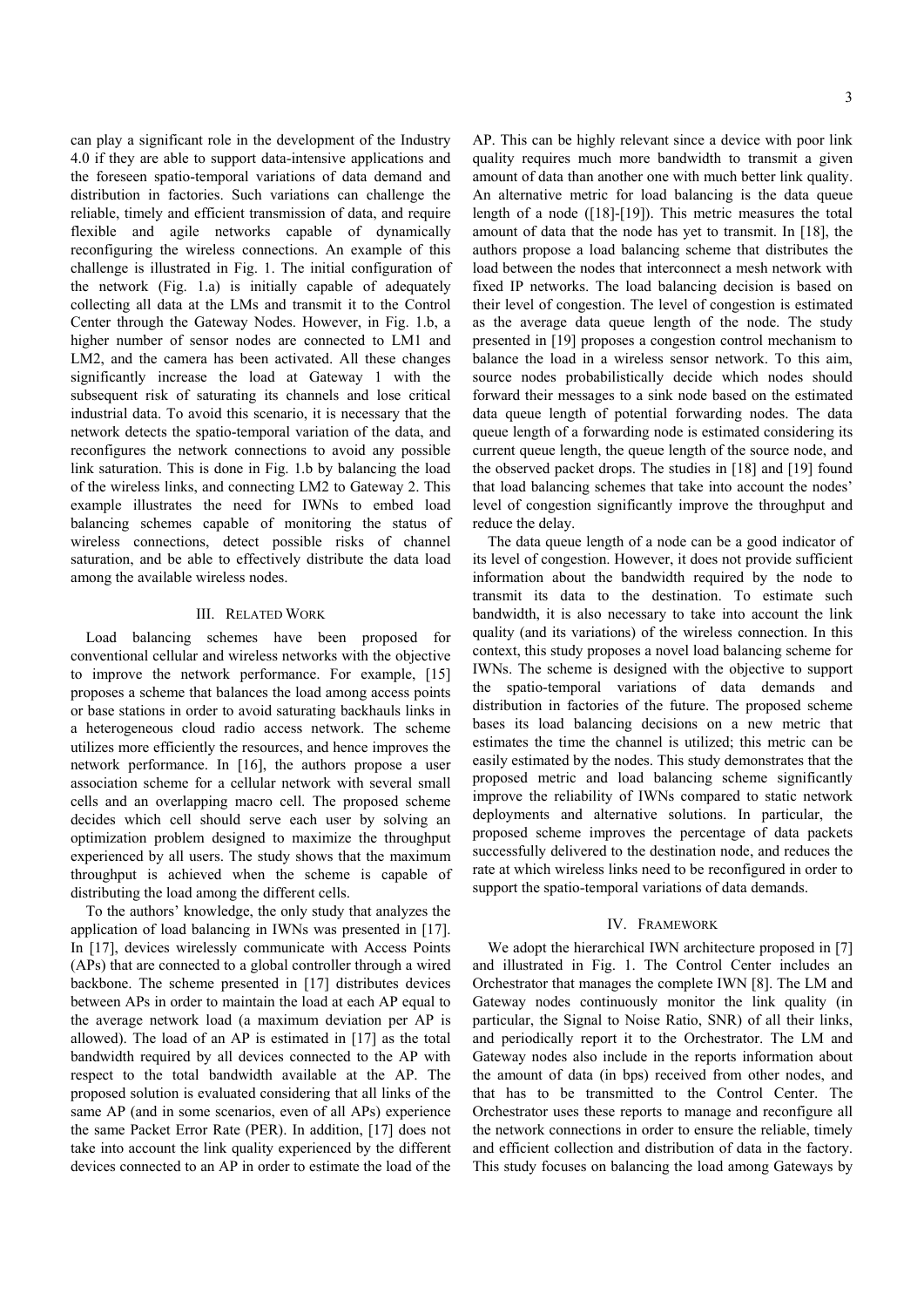dynamically managing the connections between LM nodes and Gateways<sup>3</sup>. The links between LM and Gateway nodes are critical since the LM nodes aggregate and transmit the data collected from various sensors. This study considers the use of IEEE 802.11 (or WiFi) to wirelessly connect LM and Gateway nodes. The Gateway nodes act as APs, and utilize IEEE  $802.11a$  with Point Coordination Function (PCF)<sup>4</sup> in order to manage the access to the channel of the attached LM nodes and to prevent packet collisions [11]. As a result, a Gateway's channel can be used to serve several LMs. This study considers that several channels can be used by each Gateway node. In addition, this study assumes that each LM node is in the communication range of at least two Gateways. This is highly realistic since the reliability levels demanded by industrial applications generally results in the need for redundancy in network deployments [20].

## V. LOAD BALANCING PROPOSAL

The proposed load balancing scheme estimates the load experienced by a channel as the percentage of time that the channel is utilized by all the LMs it serves. This metric is here referred to as *CU* or Channel Utilization percentage, and the proposed load balancing scheme is referred to as CUBE (Channel Utilization Balancing schemE). CUBE is executed at the Orchestrator that uses information monitored and periodically reported by the LM and Gateway nodes. In particular, the LM nodes inform the Orchestrator of the amount of data (in bps) that they have to transmit to the Control Center, and of their link quality (in particular, the Signal to Noise Ratio or SNR) with the Gateway nodes under range. The Gateway nodes continuously measure the load of their channels, and periodically report them to the Orchestrator. The Orchestrator uses the information received from the LM and Gateway nodes to decide when CUBE has to be executed to balance the load between the channels of the Gateways. When CUBE is executed, the Orchestrator sends to the LM and Gateways nodes the instructions to reconfigure their links if LM nodes have to change their channel with their serving Gateway or even change their serving Gateway. Fig. 2 shows the interaction between the nodes that participate in the management of the LM-Gateways links. More detailed information about such interaction and the operation of CUBE is provided in the following sections.

#### *A. Load Balancing*

CUBE decides to which Gateway *j* and channel *c* should each LM *i* be attached;  $i \in [1, L]$ ,  $j \in [1, G]$  and  $c \in [1, C_j]$ , with *L*, *G* and *Cj* representing, respectively, the number of LMs and



Gateways in the IWN, and the number of channels available in Gateway *j*. To this aim, CUBE seeks minimizing the maximum load of any channel, which is expressed as:

$$
\min \max_{j,c} \widehat{CU}_{jc}, \text{ where } \widehat{CU}_{jc} = \sum_{i=1}^{L} \widehat{CU}_{ijc} \cdot y_{ijc} \tag{1}
$$

 $\widetilde{CU}_{jc}$  is the estimated load of channel *c* at Gateway *j*.  $\widetilde{CU}_{jc}$ can be expressed as the sum of the estimated load generated by each LM *i* served by the Gateway *j* using channel  $c$  ( $\widehat{CU}_{ijc}$ ).  $y_{ijc}$  is a binary variable equal to 1 if LM *i* communicates with Gateway *j* using channel *c*, and equal to 0 otherwise. CUBE balances the load between channels in order to minimize the maximum load of any channel. The function in (1) can be expressed linearly as defined in (2), and considering the restriction expressed in (2.1). *K* is defined in (2.2).

min  $K$  (2)

s.t.: 
$$
\sum_{i=1}^{L} \widehat{CU}_{ijc} y_{ijc} \leq K, \ \forall j \in \{1, ..., G\}, \forall c \in \{1, ..., C_j\} \quad (2.1)
$$

$$
K \in \mathfrak{R}, K < 1 \tag{2.2}
$$

CUBE also prioritizes LMs changing the channel within the serving Gateway before changing to a different Gateway. This approach reduces the signaling and network overhead. To this end, CUBE seeks minimizing the following expression:

$$
\min \sum_{j=1}^{G} \sum_{c=1}^{C_j} \sum_{i \in \Lambda_{j,c}} \sum_{m \in [1,G]} \sum_{n=1}^{C_m} y_{jmn}
$$
(3)

In (3),  $\Lambda_{i,c}$  represents the set of LMs attached to Gateway *j* using channel *c*. Let's consider that LM *i* is served by Gateway *j* using channel *c*, i.e. LM  $i \in \Lambda_{i.c}$ . Let's suppose that after executing CUBE, LM *i* is assigned to a different serving Gateway *m* with  $m \neq j$  using channel *n*,  $n \in [1, C_m]$ ; variable  $y_{imn}$  (with  $m \neq j$  and  $n \in [1, C_m]$ ) is equal to 1. Then, if LM  $i \in$  $\Lambda_{j,c}$  is assigned to a different Gateway node, the sum of all *y<sub>imn</sub>* (with  $m \in [1, G]$  and  $m \neq j$ , and  $n \in [1, C_m]$ ) is equal to 1, as expressed in (4). Otherwise, the left-side expression in (4) is equal to 0. By solving (3), CUBE reduces the number of LMs that change their serving Gateway.

<sup>&</sup>lt;sup>3</sup> The scheme could also be applied to manage the backhaul connections between the Gateways and the Controller, although the high bandwidth of these connections reduces the risk of channel saturation. The scheme can also be applied to manage the links between sensor and LM nodes. In this case, advertise messages or beacons sent by the sensor nodes could be used to estimate the link quality. Integration with routing protocols should be considered in the case of mesh network topologies. 4

In PCF, an AP manages the access to the channel by sending polling messages to the attached nodes. Only the node that is addressed in a polling message can transmit at that time.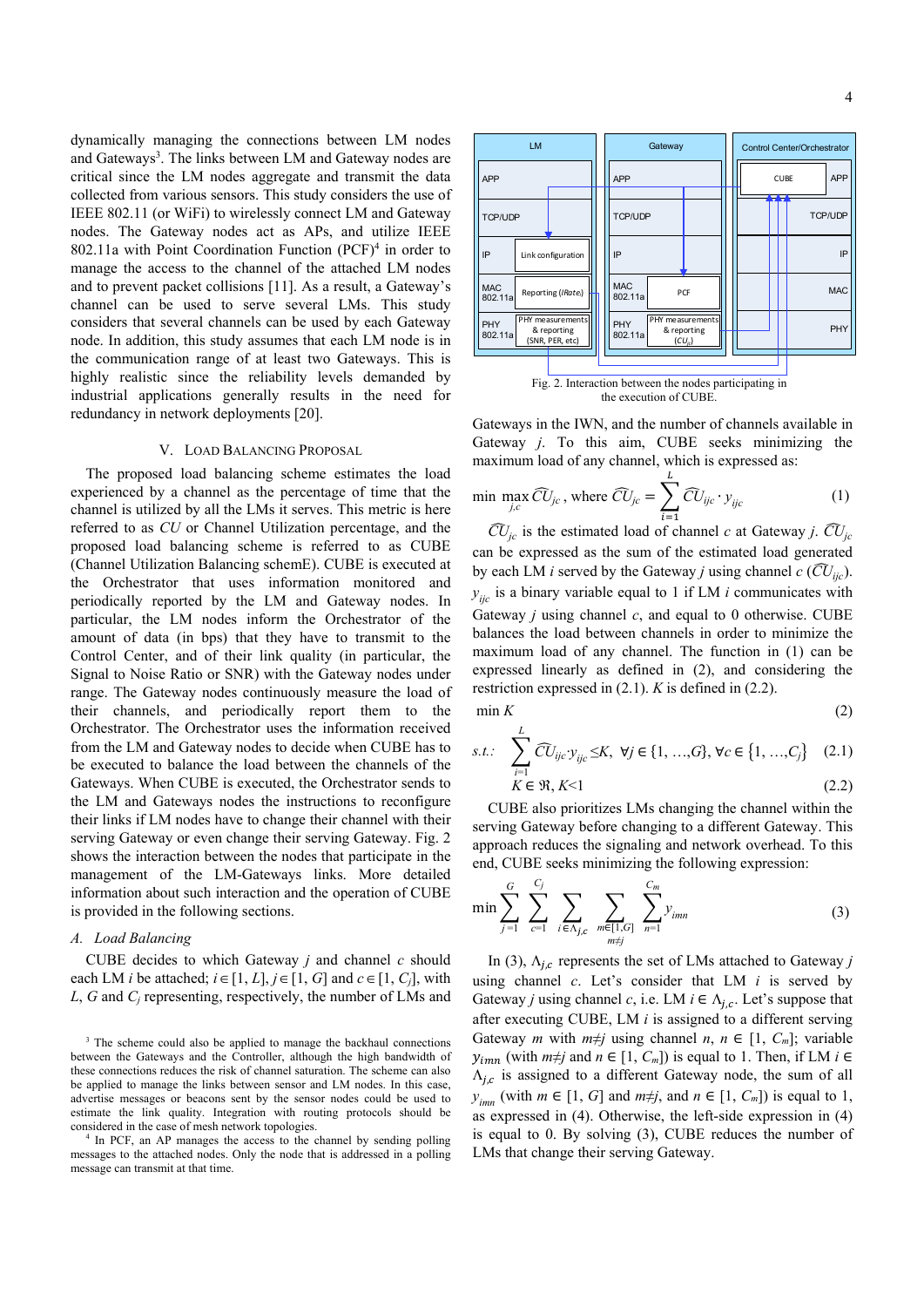$$
\sum_{\substack{m \in [1, G] \\ m \neq j}} \sum_{n=1}^{C_m} y_{imn} = 1
$$
 (4)

CUBE solves then the following optimization problem:

*o.f.*: 
$$
\min K + \frac{1}{W} \sum_{j=1}^{G} \sum_{c=1}^{C_j} \sum_{i \in \Lambda_{j,c}} \sum_{m \in [1,G]} \sum_{n=1}^{C_m} y_{imn}
$$
 (5)

s.t.: 
$$
\sum_{i=1}^{n} \widehat{CV}_{ijc} y_{ijc} \leq K, \ \forall j \in \{1, ..., G\}, \forall c \in \{1, ..., C_j\} \quad (5.1)
$$

$$
\sum_{j=1}^{G} \sum_{c=1}^{C_j} y_{ijc} = 1, \ \forall i \in \{1, ..., L\}
$$
 (5.2)

$$
K \in \mathfrak{R}, K<1
$$
 (5.3)

$$
W \in \mathfrak{R}, 0 < 1/W < 1 \tag{5.4}
$$
\n
$$
W \in \mathfrak{L}(0, 1) \tag{5.5}
$$

$$
y_{ijc} \in \{0, 1\} \tag{5.5}
$$

The objective function is now defined in (5). The second term in (5) is multiplied by the factor  $1/W$ , where *W* is a large number (see restriction (5.4)). As a result, CUBE seeks minimizing *K* with the incentive to prioritize solutions that reduce the number of times that LMs change their serving Gateway. CUBE also guarantees that all LMs are connected to a Gateway following the restriction expressed in (5.2). The optimization problem is a mixed integer programming (MIP) problem with binary variables *yijc* and the real variable *K*.

CUBE is executed at the Orchestrator. Each Gateway continuously measures the load of its channels (i.e. *CUjc*), and sends this information to the Orchestrator every *t<sub>CUBE*</sub>. The Orchestrator periodically checks (every  $t_{CUBE}$ ) for every Gateway *j* and channel *c* if  $CU<sub>jc</sub>$  is higher than a predefined threshold  $CU<sub>th</sub>$ . If it is the case, the Orchestrator executes CUBE to balance the load between the channels<sup>5</sup>. An adequate selection of  $CU<sub>th</sub>$  is important to ensure that the load is balanced between channels while avoiding unnecessary signaling overhead due to frequent changes of serving Gateways. Small  $CU<sub>th</sub>$  values can result in frequent (and possibly unnecessary) executions of CUBE, while large values may result in unbalanced load levels between the channels. The value of  $CU<sub>th</sub>$  is then updated as a function of the optimum value of  $K$  (represented by  $K^*$ ) after the last execution of CUBE.  $CU<sub>th</sub>$  is updated so that CUBE can quickly react when the load is unbalanced between the channels of the different Gateways. Algorithm I shows how  $CU<sub>th</sub>$  is updated. If  $CU<sub>th</sub>$  is smaller than  $K^*$ ,  $CU<sub>th</sub>$  is updated to  $K^*$ + $\beta_1$ ; this ensures that  $CU_{th}$  is slightly higher than  $K^*$ . If  $CU_{th}$ is higher than or equal to  $K^*$ ,  $CU<sub>th</sub>$  is reduced by the factor  $\beta_2$ . It is not a problem if  $CU<sub>th</sub>$  is temporarily higher than  $K^*$  since CUBE had previously assigned LMs to channels so that the Gateways can support higher channel load levels. However, CUBE is also executed if the time *tela* elapsed since its last

execution is higher than  $T_{ex}$ <sup>6</sup> so that the channel load levels do not remain unbalanced for a significant amount of time. Fig. 3 summarizes the operation of CUBE.



Fig. 3. Operation of CUBE.

## *B. Load Estimation*

To estimate  $\widehat{CU}_{\text{lic}}$ , each LM *i* measures the value of the SNR with each Gateway within its communication range. This is done using the Collision Free (CF)-Poll frames that are periodically transmitted by each Gateway following the IEEE 802.11a standard configured with PCF. The LMs report to the Orchestrator the SNR values every *tcube*. The SNR is reported together with the rate *IRatei* at which data arrives at the MAC sublayer (from the upper layers) and enters the queue of the LM. We refer to this data as the data packet since this data forms the payload or MSDU (MAC Service Data Unit) of the packet that is finally sent through the radio link. With this information, the Orchestrator estimates the transmission rate (*ORateijc*) at which this data should be sent by LM *i* to each Gateway *j* under range when using channel *c* so that its data queue length (at the MAC level) does not augment. To this aim, LM *i* requires a transmission rate *ORateijc* with Gateway *j* equal or higher than<sup>7</sup>:

$$
ORate_{ijc} \ge \frac{IRate_i}{1-PER_{ijc}}\tag{6}
$$

<sup>6</sup> The values for  $β_1$ ,  $β_2$  and  $T_{exe}$  have been established experimentally and are shown in Table I. In particular, values have been selected to ensure an adequate tradeoff between minimizing data loss and reducing the number of

times that LMs change their serving Gateways.<br><sup>7</sup> *IRate<sub>i</sub>* and *ORate<sub>ijc</sub>* do not consider any headers or overhead bits added at the MAC and PHY layers.

<sup>&</sup>lt;sup>5</sup> We also evaluated the scenario in which CUBE is executed periodically without observing significant performance benefits. On the other hand, periodically executing CUBE augments by a factor of 4 the number of times LM nodes change their serving Gateway.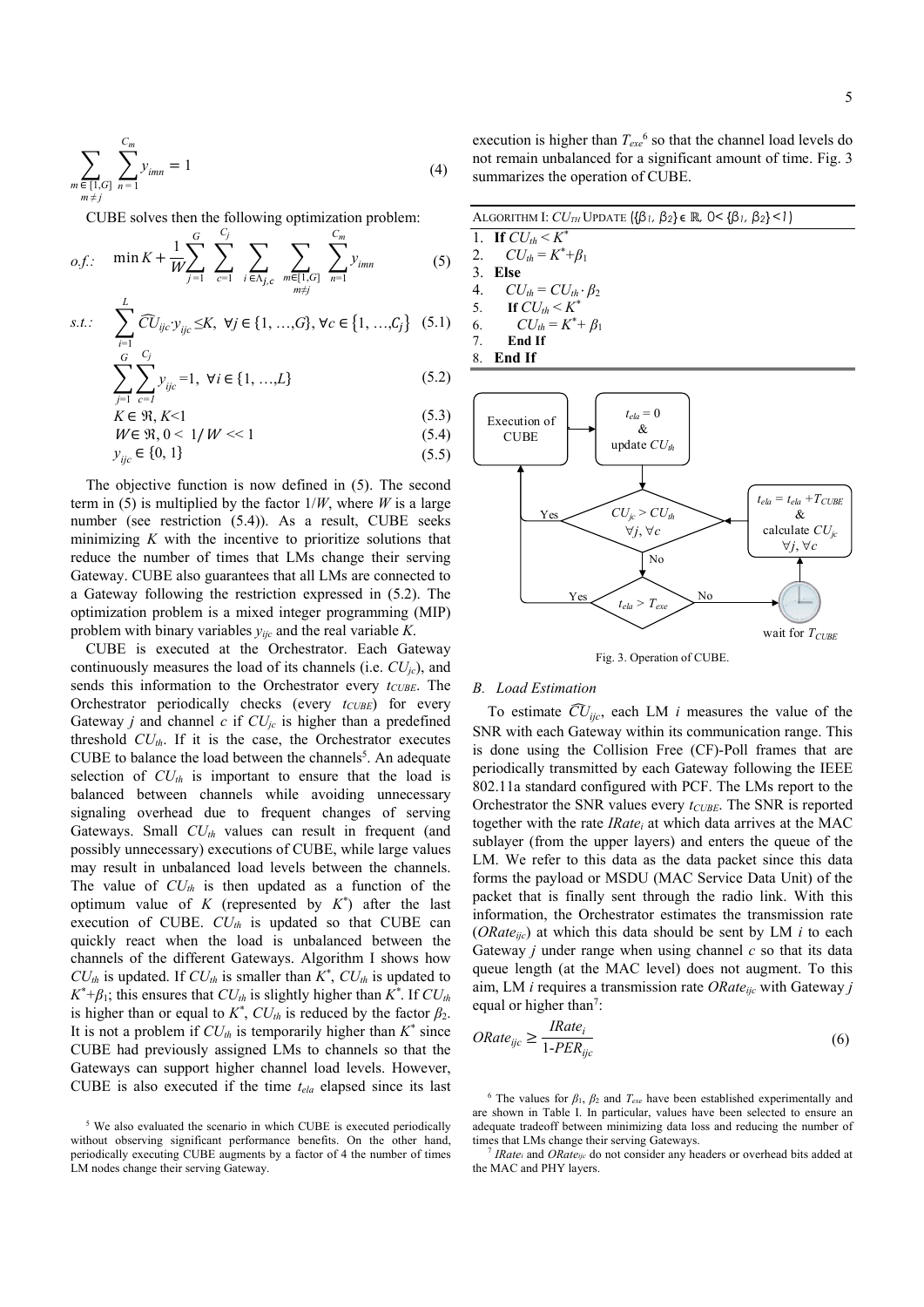where *PERijc* is the Packet Error Rate between LM *i* and Gateway *j* when using channel *c*. Satisfying (6) is important to prevent the loss of data as a result of the overflow of the data queue at the LMs. The Orchestrator estimates *PERijc* using the received  $SNR_{ijc}$  estimates (averaged over  $t_w$ ) and the LUTs (Look Up Tables) illustrated in Fig. 4 (and derived from [21]). These LUTs relate the throughput and PER with the SNR for all possible transmission modes *m* included in IEEE 802.11a. A transmission mode is a combination of modulation and coding scheme. IEEE 802.11a defines 8 transmission modes, and each transmission mode has a different data rate *R*. In IEEE 802.11a, the transmitter dynamically selects the transmission mode *m* that maximizes the throughput for the experienced SNR. Using the average *SNRijc* estimate and Fig. 4.a, the Orchestrator identifies the transmission mode  $m_{ijc}$  that would maximize the throughput between LM *i* and Gateway *j* when using channel *c*. Once *mijc* has been identified, the Orchestrator can estimate *PERijc* using the average *SNRijc* and the LUT in Fig. 4.b.





We define *Lmax* (in bits) as the maximum length of the payload or MSDU of a data packet transmitted through an IEEE 802.11a interface. To satisfy (6), LM *i* should transmit *Pijc* data packets with a payload of *Lmax* bits to Gateway *j* using channel *c,* plus one additional data packet with a payload of *L* bits per second. *Pijc* and *L* are expressed as:

$$
P_{ijc} = \left[ \frac{ORate_{ijc}}{L_{max}} \right] = \left[ \frac{IRate_i / (1 - PER_{ijc})}{L_{max}} \right]
$$
 (7)

$$
L = \frac{IRate_i}{(1 - PER_{ijc})} - P_{ijc} \cdot L_{\text{max}}
$$
\n(8)

The Orchestrator can then estimate the value of  $\widehat{CU}_{ijc}$  as:

$$
\widehat{CU}_{ijc} = (P_{ijc}-1) \cdot \widehat{T}_{ijc}(L_{max}) + \widehat{T}_{ijc}(L) \tag{9}
$$

 $\hat{T}_{ijc}(L_{max})$  and  $\hat{T}_{ijc}(L)$  represent the estimation of the time that LM *i* occupies channel *c* when it transmits to Gateway *j* a data packet with a payload of *Lmax* and *L* data bits respectively. The PCF mode of IEEE 802.11a requires the transmission of a CF-Poll Frame from the Gateway to the LM before the LM can transmit a data packet to the Gateway. In addition, the LM must wait for  $t_{SIFS}$  (equal to 16  $\mu$ s) after the reception of the CF-Poll Frame before it can start transmitting its data packet.

The Gateway must also wait *tSIFS* after it received the last data packet before transmitting another CF-Poll Frame. The time  $\hat{T}_{ijc}(d)$  that LM *i* occupies channel *c* when transmitting a data packet with a payload of *d* data bits to Gateway *j* is then equal to:

$$
\hat{T}_{ijc}(d) = t_{Poll} + t_{SIFS} + t_{PKT}(d) + t_{SIFS}
$$
\n
$$
(10)
$$

where  $t_{Poll}$  represents the time necessary to transmit a CF-Poll Frame, and  $t_{PKT}(d)$  represents the time necessary to transmit a data packet with a payload of *d* bits of data. The time necessary in IEEE 802.11a to transmit a data packet with a payload of *d* bits of data is equal to:

$$
t_{PKT}(d) = t_{PLCP-P} + t_{PLCP-H} + t_{MAC-H}
$$
  
+ 
$$
t_{payload}(d) + t_{FCS} + t_{tail} + t_{pad}.
$$
 (11)

where  $t_{PLCP-P}$  and  $t_{PLCP-H}$  represent the time necessary to transmit the preamble and PLCP (Physical Layer Convergence Procedure) header added in the IEEE 802.11a physical layer. *tPLCP-P* and *tPLCP-H* are equal to 16 µs and 4µs respectively. *tMAC-H* and *tFCS* represent the time necessary to transmit the 34 bytes added at the MAC layer, and that correspond to the MAC header and the Frame Check Sequence (FCS). *tpayload*(*d*) represents the time necessary to transmit *d* data bits. Finally, *ttail* and *tpad* represent the time needed to transmit the tail bits and pad bits (16 and 6 bits respectively) that IEEE 802.11a adds to each packet prior to its radio transmission. If LM *i* uses the transmission mode  $m_{ijc}$  (with data rate  $R(m_{ijc})$ ) to communicate with Gateway *j* using channel *c*,  $t_{PKT}(d)$  is equal to:

$$
t_{PKT}(d) = 20 \,\mu s + \frac{34 \cdot 8 + 16 + 6 + d}{R(m_{ijc})} \tag{12}
$$

The CF-Poll Frame contains a physical layer preamble and PLCP header, a data field of 20 bytes, and tail and pad bits (16 and 6 bits). The CF-Poll Frame packet is transmitted with the more robust transmission mode (corresponds to a data rate of 6 Mbps). In this context,  $t_{Poll}$  is equal to:

$$
t_{Poll} = t_{PLCP-P} + t_{PLCP-H} + t_{payload} (20.8) + t_{tail} + t_{pad} = 20 \mu s + \frac{16 + 6 + 20.8}{6.10^6}.
$$
 (13)

Using (6)-(13), the Orchestrator can estimate the value of  $\tilde{CU}_{ijc}$  that results from the transmission of LM *i* to Gateway *j* using channel *c*.

#### VI. REFERENCE SCHEMES

The performance obtained with CUBE is compared in this study against that achieved with a static network deployment where each LM is permanently connected to the gateway with which it experiences the highest average SNR. This configuration is the most common in existing deployments, and is referred to in the rest of the paper as fixedGW.

CUBE is also compared to a load balancing scheme that bases its decisions on the data queue length of the LMs following the review of the state of the art presented in Section III. As discussed in Section III, several contributions (e.g. [18]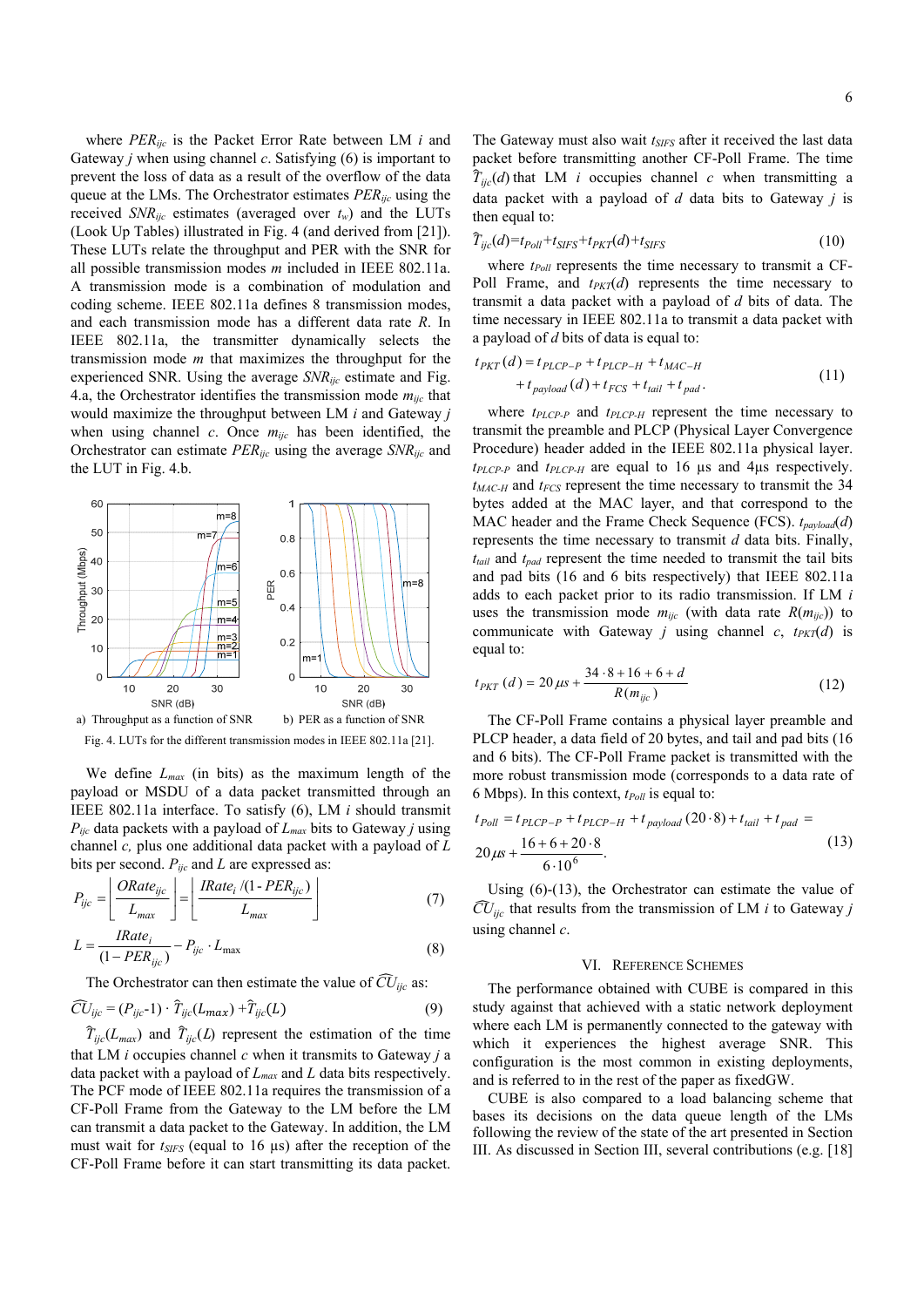and [19]) utilize this metric for their load balancing proposals. This second reference scheme is referred to as QUEUE in the rest of the paper. For a fair comparison, QUEUE is implemented in this study following a similar approach to that considered for CUBE, but basing all decisions on the data queue lengths rather than on the  $\widehat{CV}_{\text{lic}}$  metric. In QUEUE, LMs also periodically send to the Orchestrator (every  $t_q$ ) information about their maximum data queue lengths during the last  $t_q$  period. OUEUE calculates for each LM  $i$  the ratio  $QR_i$  between the maximum data queue length  $QL_{max,i}$ experienced in the last  $t_q$  period and the capacity  $OC_i$  of its

can store:  
\n
$$
QR_i = \frac{QL_{max,i}}{QC_i}
$$
\n(14)

queue defined as the maximum amount of data that the queue

If  $QR_i$  is higher than a predefined threshold<sup>8</sup>  $QR_{th}$ , QUEUE assigns LM *i* a different Gateway or a different channel within the same serving Gateway if the following conditions are met: 1) all the LMs served by the new Gateway or the new channel must experience a value of *QR* below *QRth*, and 2) LM *i* must have been served by the current Gateway for longer than *tmin*. This last condition is defined to avoid continuous changes of the channel or the serving Gateway. In fact, an LM that has recently changed its channel or its serving Gateway needs some time to reduce its  $QR$  below  $QR<sub>th</sub>$ . If the two conditions are not satisfied for LM *i*, LM *i* maintains its current channel, and QUEUE tries instead changing the channel or the serving Gateway to the LM (different from LM *i*) that experiences the highest value of QR (even if it is lower than  $OR<sub>th</sub>$ ). Changing the channel or serving Gateway for this other LM can again only be executed if the two previous conditions are satisfied.

#### VII. EVALUATION PLATFORM AND SCENARIOS

The schemes are evaluated using a custom discrete-event simulator developed by the authors in C++. The simulator implements all the relevant aspects necessary to accurately evaluate the performance of load balancing schemes in industrial wireless networks. In particular, the platform accurately models and simulates the LMs to Gateways connections<sup>9</sup> that implement the load balancing schemes under evaluation. This includes the MAC and PHY layers of IEEE 802.11a with its PCF function [22] used by the Gateway nodes to coordinate the access to the channel of different LMs. The LMs can be simultaneously connected with two Gateways to ensure the reliability of wireless connections. The simulator includes SNR maps (Fig. 5) to model radio propagation effects. These SNR maps have been obtained from real measurements (presented in [13]) in an industrial plant with wide corridors and large working areas typically separated by concrete walls. This plant is similar to the scenario simulated

in this study and represented in Fig. 6. The corridors are machinery assembly areas, and typically present large metal pieces. The SNR map has been obtained from the measurements carried out at the 5.4GHz frequency band. These measurements accounted for varying operating and propagation conditions, including: Line Of Sight (LOS) with reduced obstructions; partial Non Line Of Sight (NLOS) due to cranes, pillars and machinery; and NLOS due to multiple obstructing elements or heavy obstructions. The SNR map represents the average SNR experienced by a node at distance  $(x, y)$  from an IEEE 802.11a transmitter located at the coordinates (0, 0). Fast-fading effects are included in the simulator through the use of LUTs that represent the physical layer performance (generally represented in terms of Packet Error Rates) as a function of the SNR. This simulator implements the LUTs presented in [21] for all the eight MCSs of IEEE 802.11a and considering a packet length of 1500 bytes. The simulator also implements a rate adaptation algorithm that dynamically selects the IEEE 802.11a transmission mode *m* that maximizes the throughput as a function of the average SNR. The simulator also includes the libraries and functions necessary to interact with IBM ILOG CPLEX [23] that has been used to solve the MIP problems defined in CUBE.



Fig. 5. SNR maps for 802.11a transmissions in industrial environments [13].

The schemes are evaluated in a scenario emulating an industrial plant of 300m x 200m with hallways that are 20m wide and that are distributed as illustrated in Fig. 6. This scenario is based on a real industrial plant consisting of wide corridors and large rooms separated by concrete walls or storage racks [13]. The scenario includes 3 Gateway and 9 LM nodes. This deployment guarantees wireless coverage in all the plant. In this scenario, each Gateway is assigned a single channel<sup>10</sup>. The scenario includes  $F$  fixed sensor nodes homogenously distributed in the plant. There are also *M* mobile sensor nodes (attached to mobile machinery, vehicles or workers, for example). Mobile nodes move following the Manhattan mobility model. When a node reaches an intersection, the probability of going straight, turning right and turning left is 0.5, 0.25 and 0.25 respectively. Nodes move

 $8$  The value of  $QR<sub>th</sub>$  has been selected experimentally so that packet losses are reduced while controlling and diminishing the number of times that each LM changes its serving Gateway.

How data is routed from a sensor node to the LM does not influence the operation of the load balancing schemes implemented at the LM-Gateway connections. We hence assume that each sensor (fixed and mobile) sends their data to the closest LM.

<sup>&</sup>lt;sup>10</sup> The same performance trends (and gains from CUBE) have been observed when each Gateway is assigned one or multiple channels.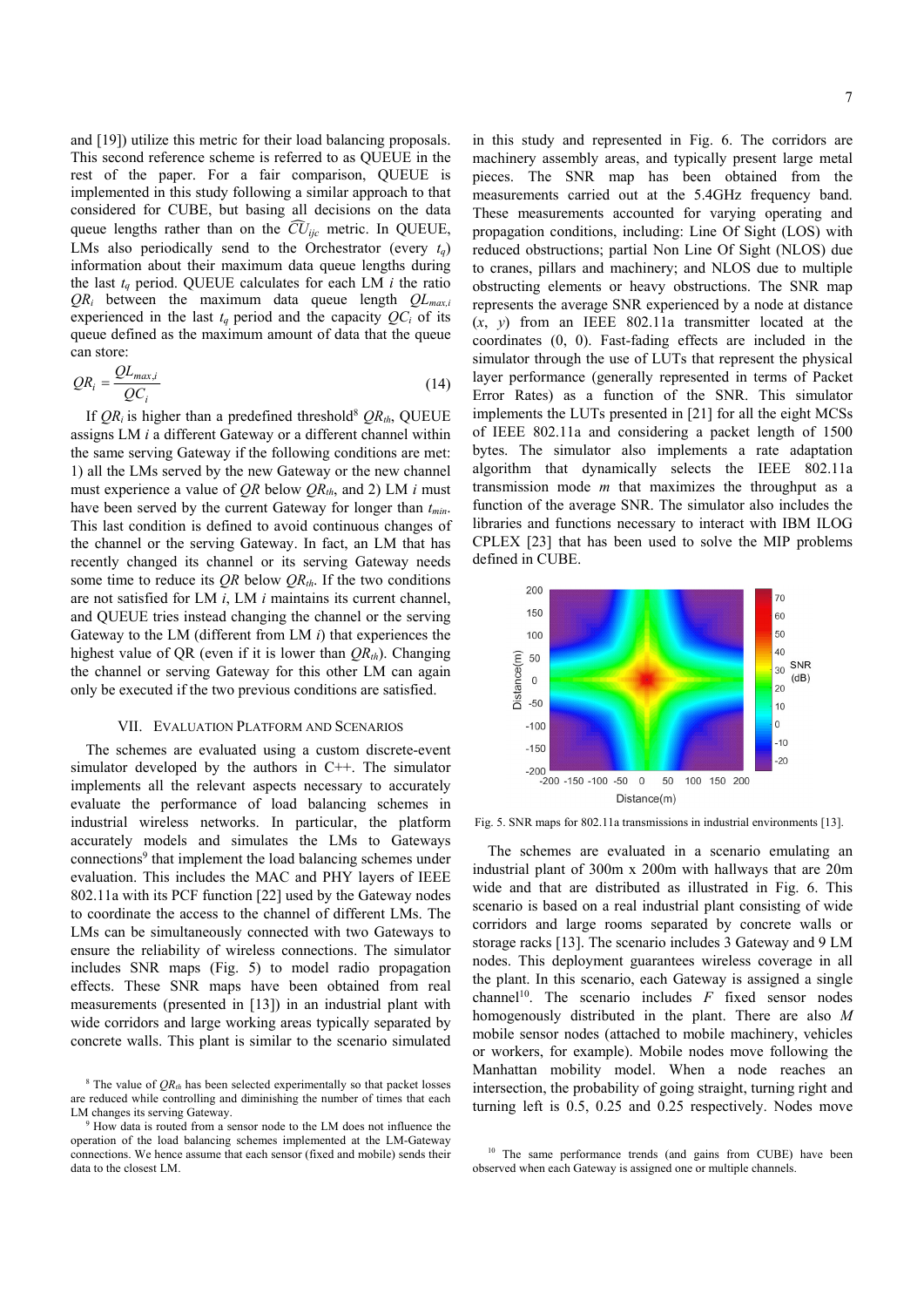

Fig. 6. Evaluation environment.

around the plant at a constant speed that is randomly chosen between 0.1 and 3m/s. All (fixed and mobile) sensor nodes transmit 10 packets (of 40 bytes each) per second<sup>11</sup>. Raw sensor data received at the LMs is converted to SensorML format before being forwarded to the Control Centre. This conversion increases the amount of data to be sent by a factor *f* equal to 10 as discussed in [7]. Table I summarizes the main simulation parameters.

Different scenarios have been simulated. In all scenarios, mobile sensor nodes can in principle move across the complete plant. However, these nodes tend to concentrate in certain areas of the plant when specific tasks or activities are executed in these areas. When these tasks are completed, mobile sensor nodes can again move freely across the plant. The three schemes have been thoroughly evaluated in scenarios S1 and S2 that differ on the duration and location of the tasks, and on the spatial distribution of the sensed data:

- Scenario S1. Tasks are concentrated in the areas A and B (Fig. 6). The tasks in A last from  $T_{A,s}$  to  $T_{A,e}$ , and in B from  $T_{B,s}$  to  $T_{B,e}$ .  $N_A$  and  $N_B$  mobile nodes move to areas A and B respectively during the execution of the tasks (Table II).
- Scenario S2: Tasks are concentrated in areas B and C (Fig. 6). The tasks in B last from  $T_{B,s}$  to  $T_{B,e}$ , and those in C from  $T_{C,s}$  to  $T_{C,e}$ .  $N_B$  and  $N_C$  mobile nodes move to areas B and C respectively during the execution of the tasks (Table II). In S2, IP cameras are switched during the execution of the tasks. The cameras produce video at a rate of 10 frames per second (see Table I). The presence of these cameras significantly increases the data load in the working areas compared to S1.

Additional simulations have been conducted in scenarios that modify some of the conditions or parameters of S1. The objective is to demonstrate that the benefits obtained with CUBE are not dependent on the configuration of the scenario or the simulation platform. The main characteristics of these additional scenarios are:

• Scenario S3: This scenario models the radio propagation effects using the model presented in [24] for industrial

| <b>TABLEI</b>        |
|----------------------|
| I A TIONI PAD AMETED |

| <b>SIMULATION PARAMETERS</b>            |            |
|-----------------------------------------|------------|
| Parameter                               | Value      |
| Size of packets transmitted by LM nodes | 1500 bytes |
| Queue capacity $(OC)$ of LM nodes       | 32 kbytes  |
| Camera frame size                       | 50 kbytes  |
| Frames per second sent by cameras       | 10         |
| Queue capacity $(QC)$ of IP cameras     | 500 kbytes |
| $t_w$                                   | 1s         |
| $t_{CUBE}$                              | 0.2s       |
| $T_{exe}$                               | 30s        |
| $t_q$                                   | 0.2s       |
| $SNR_{th}$                              | 15dB       |
| $QR_{th}$                               | 0.98       |
| $t_{min}$                               | 5s         |
| Raw Sensor data to SensorML format      | 10         |
| conversion factor, $f$                  |            |
| $\beta_1, \beta_2$                      | 0.05, 0.95 |
| W                                       | 0.001      |

| TABLE II                                   |                               |                             |  |  |  |
|--------------------------------------------|-------------------------------|-----------------------------|--|--|--|
| <b>CONFIGURATION OF SCENARIOS</b>          |                               |                             |  |  |  |
| Scenario                                   | Parameter                     | Value                       |  |  |  |
|                                            | F, M                          | 400, 300                    |  |  |  |
| S1, S5,<br>S <sub>6</sub> , S <sub>7</sub> | $T_{A,s}$ , $T_{A,e}$ , $N_A$ | 110s, 500s, 100             |  |  |  |
|                                            | $T_{B,s}, T_{B,e}, N_B$       | 100s, 500s, 200             |  |  |  |
|                                            | F, M                          | 400, 300                    |  |  |  |
| S <sub>2</sub>                             | $T_{B,s}$ , $T_{B,e}$ , $N_B$ | 150s, 700s, 100             |  |  |  |
|                                            | $T_{C,s}$ , $T_{C,e}$ , $N_C$ | 100s, 500s, 100             |  |  |  |
|                                            | F, M                          | 450, 450                    |  |  |  |
| S <sub>3</sub>                             | $T_{A,s}$ , $T_{A,e}$ , $N_A$ | 110s, 500s, 150             |  |  |  |
|                                            | $T_{B,s}$ , $T_{B,e}$ , $N_B$ | 100s, 500s, 300             |  |  |  |
|                                            | F(MR, TS, AS),                | $200(0, 100, 100)$ ,        |  |  |  |
| S <sub>4</sub>                             | M(MR, TS, AS)                 | 180 (90, 45, 45)            |  |  |  |
|                                            | $T_{A.s.}$ $T_{A.e.}$ $N_A$   | 110s, 500s, 60(30, 10, 20)  |  |  |  |
|                                            | $T_{B,s}$ , $T_{B,e}$ , $N_B$ | 100s, 500s, 80 (40, 20, 20) |  |  |  |

environments instead of the SNR maps. This model considers a one-slope log-distance path-loss, and takes into account the shadow fading effects through a log-normal random distribution with median equal to 0 dB. This model considers LOS and NLOS conditions (large-scale fading topographies 1 and 3 in [24]), and the model parameters configured in the simulation platform correspond to the 5.2 GHz model for non-fixed intercept.

- Scenario S4: This scenario considers a diverse industrial data traffic scenario thanks to the deployment of temperature sensors (TS), acceleration sensors (AS) and mobile robots (MR) that transmit 100 packets per second. The size of the packets is equal to 32 bits, 100 bits and 40 bytes for the TS, AS and MR respectively. These traffic patterns are representative of typical industrial applications for the Factory of the Future following [25].
- Scenario S5: This scenario introduces a non-homogenous distribution of the sensor nodes. In particular, 30% of the fixed and mobile nodes are located in Area D at the start of the simulation, 20% of the fixed and mobile sensor nodes are located in Area E, and 50% of the fixed and mobile sensor nodes are distributed homogeneously outside these two areas. Areas D and E are shown in Fig. 7.

<sup>&</sup>lt;sup>11</sup> This traffic pattern is representative, for example, of data generated by sensors of a packaging machine, messages exchanged by a mobile control panel and a PLC, or control messages exchanged between a mobile robot and a remote guidance control system [25].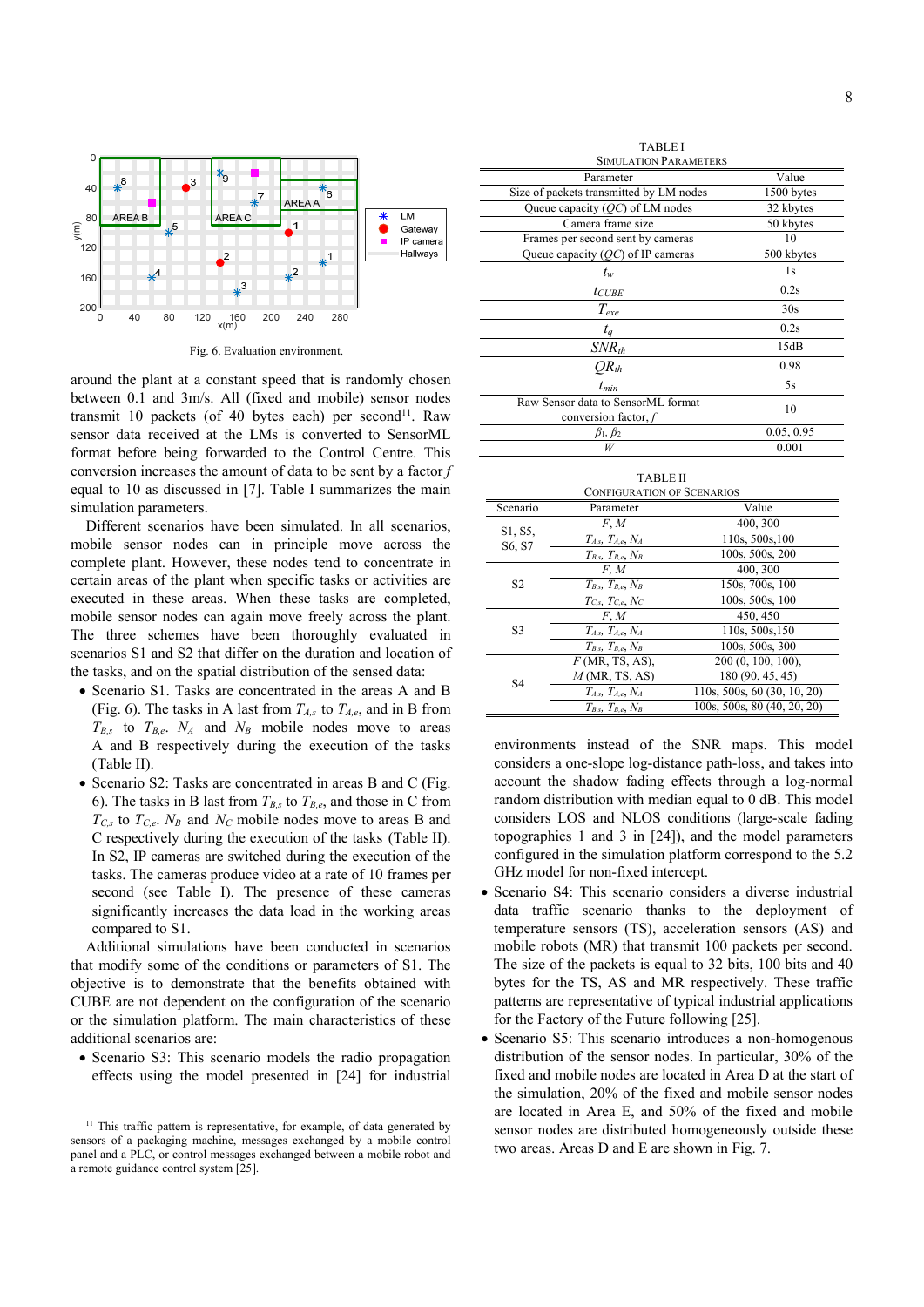- Scenario S6: This scenario introduces different working areas to those defined in S1: areas A and B in Fig. 7 (area B in S6 is the same as area D in S5). The scenario maintains the same duration of the tasks in these areas as S1, as well as the number of nodes that move towards these areas during the duration of the tasks.
- Scenario S7: S7 changes the deployment of the Gateway nodes as illustrated in Fig. 7.

Table II lists the main scenario parameters.



Fig. 7. Modified evaluation environment for S5, S6 and S7.

### VIII. PERFORMANCE ANALYSIS

Fig. 8 depicts the percentage of lost packets for the baseline scenarios S1 and S2, and the three schemes under evaluation: a fixed assignment of LM to Gateway ('fixedGW'), and the QUEUE and CUBE load balancing schemes. As previously indicated, IEEE 802.11 is used in this study to wirelessly connect LM and Gateway nodes. The Gateway nodes act as APs, and utilize IEEE 802.11a with PCF in order to manage the access to the channel of the attached LM nodes. To this end, a Gateway sends polling messages to the attached LMs. Only the LM that is addressed in a polling message can transmit at that time. By using PCF, packet collisions can then be prevented. As a result, packet losses mainly result from the overflow of the data queues of the LMs. An overflow can occur if the channel serving the LM is overloaded, and hence the LM node cannot access the channel the time needed to transmit all the buffered data. Fig. 8 presents results only for those LMs that experienced a non-negligible number of  $\text{errors}^{12}$ . In particular, the results are depicted for LMs number 5, 6 and 8 in S1, and number 5, 7 and 8 in S2. Their location is depicted in Fig. 6. These LMs correspond to those deployed inside or close to the working areas specified in Fig. 6 for scenarios S1 and S2. These areas can concentrate a higher number of nodes during the execution of the tasks, and hence the network load increases. Fig. 9 illustrates how all the data transmitted by the sensor nodes in the plant is distributed among the LMs. In particular, the figure represents the percentage of the total data generated by the sensor nodes that is managed by each LM. The colors in Fig. 9 are used to indicate the Gateway to which each LM is attached in the case of fixedGW. Fig. 8 and Fig. 9 show that the LM nodes that experience the higher packet losses are those that receive the



largest amount of data from the sensor nodes as a result of the concentration of nodes in the working areas.

Fig. 8 clearly shows that the fixed assignment of LM to Gateway nodes (fixedGW) results in the largest percentage of lost packets since fixed assignments cannot effectively cope with the spatio-temporal variations of the data. The implementation of load balancing schemes can better cope with such variations, and QUEUE and CUBE considerably reduce the percentage of lost packets in S1 and S2 (Fig. 8). In both scenarios, CUBE outperforms QUEUE. For example, QUEUE reduces the average percentage of lost packets with respect to fixedGW by 69% and 39% in S1 and S2 respectively, whereas CUBE reduces it by 85% and 59%. Different patterns are observed for S1 and S2. In S1, packets are mostly lost in LM5, LM6 and LM8 when fixing the assignment of LMs to Gateways (fixedGW). These LMs receive most of the data transmitted by the sensor nodes (Fig. 9), and they are all connected to Gateway 3 with fixedGW. This overloads the communication channel between the LMs and Gateway 3 which results in the packet losses shown in Fig. 8. CUBE and QUEUE reduce the percentage of lost packets in all LMs compared to fixedGW. Fig. 10 shows the percentage of time that each LM is assigned to each Gateway with QUEUE and CUBE in S1 and S2. Fig. 10 shows that QUEUE and CUBE assign some of the LMs originally attached to Gateway 3 (e.g. LM5 and LM6) to other Gateways in order to balance the load between channels. Fig. 11 shows a box plot of the number of times per second that each LM changes its serving Gateway. An LM changes its serving Gateway when the load balancing scheme estimates that the change is necessary in order to balance the load between the Gateways in the scenario. In Fig. 11, the red line within the box represents the median, and the edges of the box the 25th

<sup>&</sup>lt;sup>12</sup> Packet losses were almost equal to zero for LMs not represented in Fig. 8.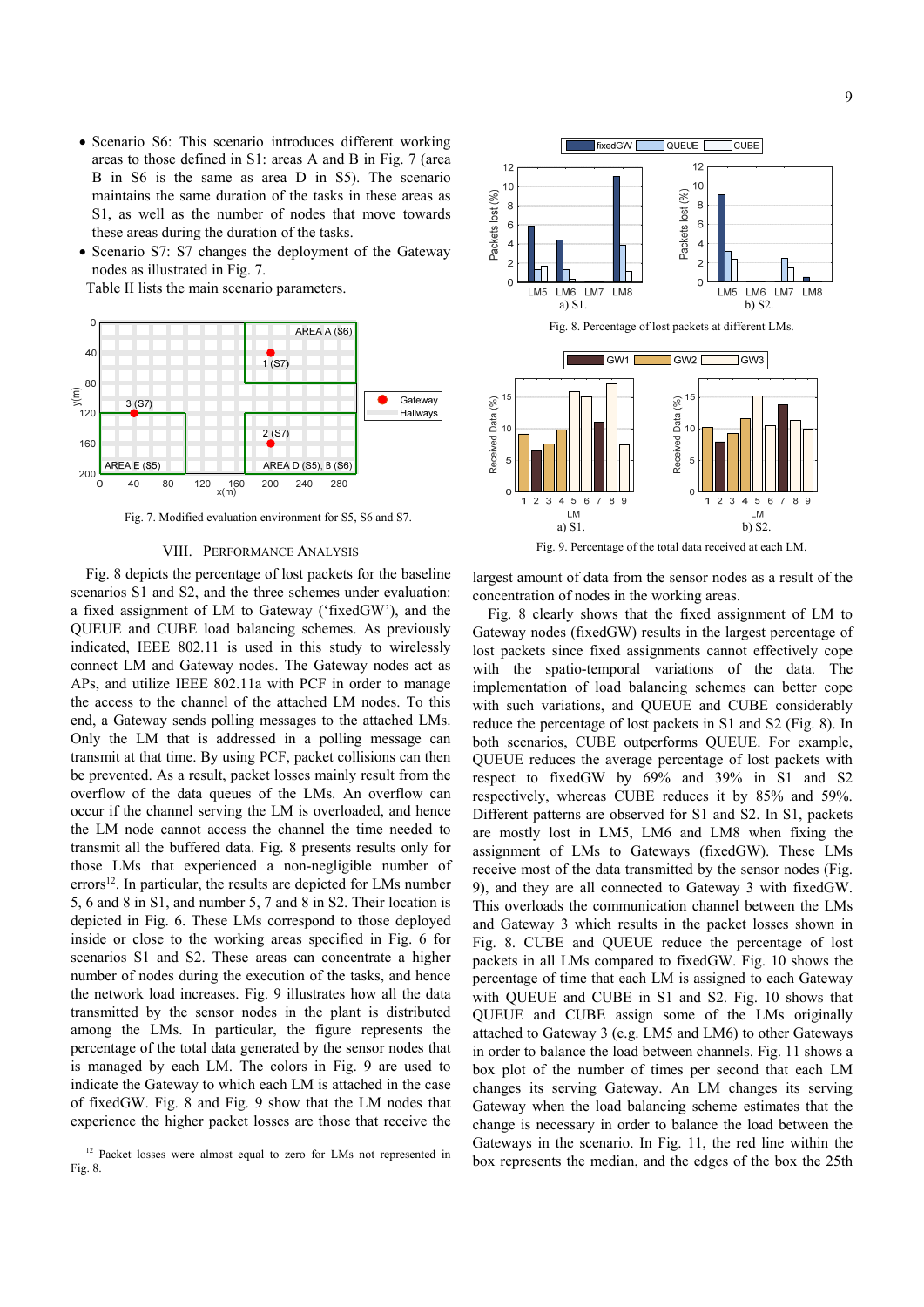

Fig. 10. Percentage of time that each LM is assigned to a Gateway.



each LM changes its serving Gateway.

and 75th percentiles. The whiskers represent the minimum and maximum values. Fig. 11 shows that QUEUE results in that 25% of LMs (in particular, LM5, LM6 and LM7) change more than 0.15 times per second their serving Gateway. This is equivalent to changing the serving Gateway every 7 seconds in S1. On the other hand, CUBE demands significantly less changes per second of serving Gateway than QUEUE in S1 (Fig. 11), and hence results in a more stable network operation. For example, with CUBE, approximately 75% of LMs change their serving Gateway every 167 seconds or more in S1. This is equivalent to changing less than 0.005 times per second the serving Gateway. Fig. 10 shows that CUBE assigns LM5 to Gateway 1 during more than 81% of the time, which reduces the load experienced by Gateway 3. This allows LM6 to remain connected to Gateway 3, while considerably reducing the packets lost at LM5, LM6 and LM8 (Fig. 8). It should be noted that CUBE prioritizes the reassignment of LM5 to Gateway 1 (and not LM6) since LM5 is under LOS conditions with Gateway 1 and hence experiences better link quality.

In S2, fixedGW achieves a lower percentage of lost packets in LM7 compared to CUBE and QUEUE (Fig. 8). This is obtained at the expense of significantly increasing the percentage of lost packets at LM5 for fixedGW. This is due to the overload of Gateway 3 since LM5, LM6, LM8, LM9 and the two IP cameras are connected to this Gateway (Fig. 9). LM5 is the LM that receives the largest amount of data from sensors in S2 when mobile sensors concentrate in areas B and C at specific times (Fig. 9.b). So LM5 is also the LM that is mostly affected by the overload of Gateway 3, which explains its packet losses. QUEUE and CUBE are capable of balancing the load between the different Gateways. To this aim, they temporarily assign LM5, LM6 and LM7 to Gateway 1 when the load at Gateway 3 increases (Fig. 10). This significantly reduces the total amount of lost packets (including at LM5). In fact, Fig. 8 shows that QUEUE and CUBE better distribute the packet losses between LMs. The concentration of packet losses in an LM is very negative since LMs receive data sensed within their neighborhood. If an LM loses a large percentage of packets, its serving area risks to be partially disconnected. Although both QUEUE and CUBE reduce the packets lost in the network, they differ in how they assign LMs to Gateways (Fig. 10). For example, QUEUE distributes nearly equally the assignment of LM5, LM6 and LM7 between Gateways 1 and 3 (Fig. 10). On the other hand, CUBE provides more stable assignments to LM6 and LM7, which significantly reduces the changes per second of serving Gateway (Fig. 11). For example, CUBE results in that approximately 75% of LMs change their serving Gateway every 175 seconds or more in S2. This is equivalent to changing less than 0.006 times per second the serving Gateway. On the other hand, 25% of LMs change the serving Gateway every 11 seconds or less in S2.

CUBE outperforms QUEUE because it can better balance the load between the Gateways. This is illustrated in Fig. 12 that represents the average CU across all the Gateways. Balancing the load or CU between the three gateways guarantees that none of them will be saturated, and they can hence better support spatio-temporal variations of the data load within the plant.

Fig. 13 represents the evolution of the percentage of packets lost as a function of the time in S1 and S2. The time interval represented in Fig. 13 corresponds to the time during which there are tasks executed in S1 and S2 in the working areas A, B and C. During these time intervals, the network load in these areas increases due to the mobility of nodes and the activation



Fig. 12. Average Channel Utilization or CU.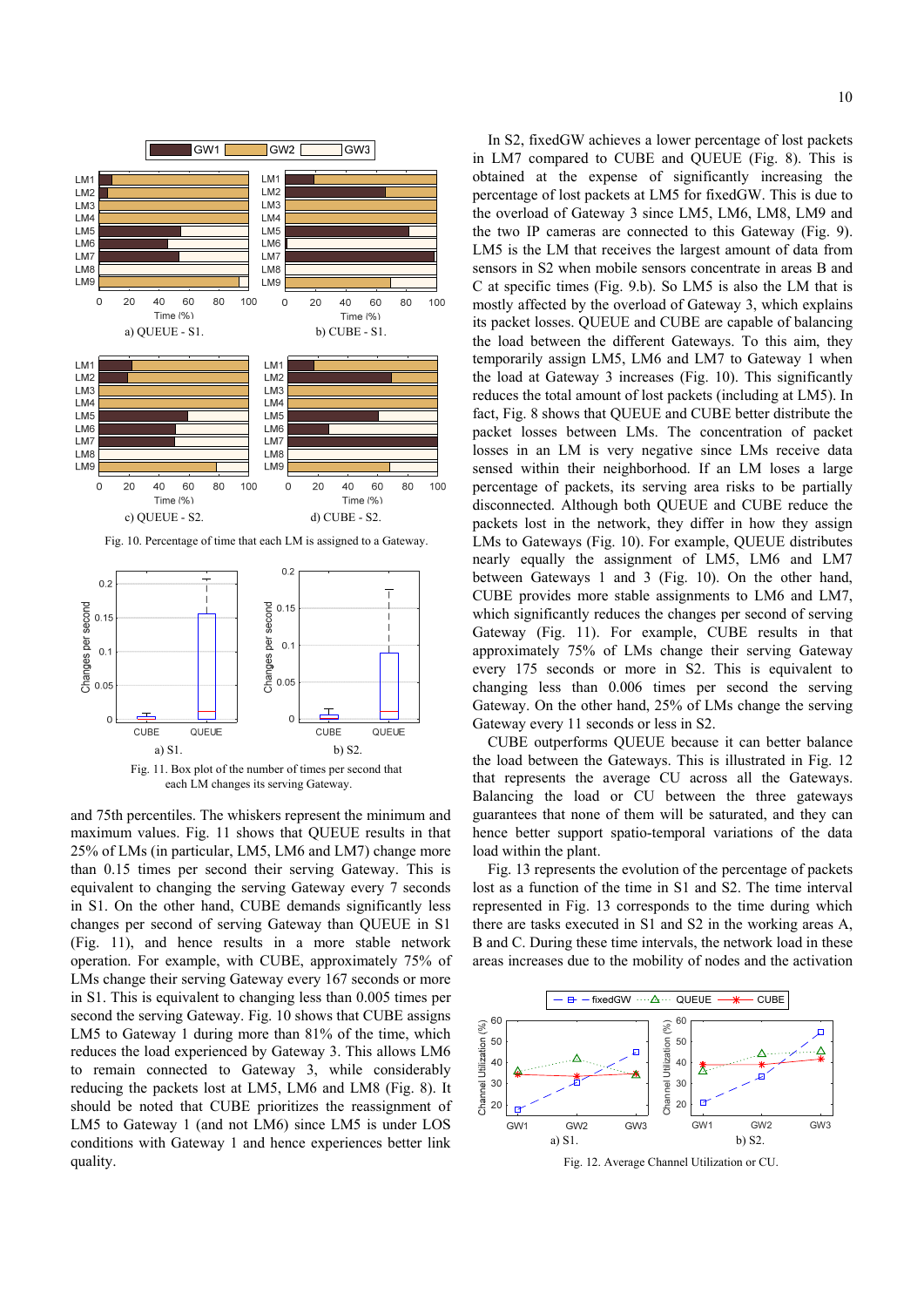

Fig. 13. Percentage of packets lost in S1 and S2.

of IP cameras in S2. The activation and deactivation of these cameras is shown in Fig. 13.b with the ON and OFF marks. Fig. 13.a shows that QUEUE achieves in S1 a slightly lower percentage of packet losses at the start of the time interval, i.e. when the network load has not yet significantly augmented. However, when the load increases (from approximately *t*=100s until *t*=400s), CUBE significantly outperforms QUEUE, and reduces the percentage of lost packets. For example, during the interval [150s, 400s], CUBE reduces the average percentage of lost packets with respect to QUEUE by 64%. In addition, it is important to remember that CUBE significantly reduces the number of times an LM must change its serving Gateway (Fig. 11), and hence guarantees a more stable network operation. In S2, the network load rapidly increases in working areas B and C when the IP cameras are switched on at  $t=10s$  and  $t=60s$  (Fig. 13.b). In particular, the network starts saturating when the two cameras are active (i.e. after  $t=60s$ , and the percentage of lost packets increases. However, CUBE and QUEUE significantly reduce this percentage with respect to the fixed assignment of LMs to Gateways. CUBE is again the scheme that results in the lowest percentage of lost packets and number of changes of serving Gateway (Fig. 11). For example, CUBE reduces the average percentage of lost packets with respect to QUEUE by 17.3% during the interval [150s, 400s] in S2.

Fig. 14 and Fig. 15 compare the performance of CUBE and the reference schemes under different scenarios (defined in Section VII) and evaluation conditions. Fig. 14 shows that CUBE is the most reliable scheme for all the scenarios and evaluations conditions (including when using a different radio propagation model in S3). CUBE always reduces the packets lost in comparison with the fixed deployment (fixedGW) and with QUEUE. Fig. 14 also shows that for certain conditions, CUBE achieves higher gains with respect to QUEUE and fixedGW than those observed in the scenarios S1 and S2. Fig. 15 also shows that in all the scenarios CUBE ensures a more stable network operation than QUEUE since it guarantees fewer changes per second of serving Gateway.



each LM changes its serving Gateway.

## IX. CONCLUSION

This study has presented and evaluated a dynamic load balancing scheme for industrial wireless networks. The scheme has been designed with the objective to support the foreseen spatio-temporal variations of data in IIoT, and support the deployment of reliable and self-organizing industrial wireless networks. The proposed scheme balances the load among nodes taking into account the quality of the wireless links, the amount of data to be transmitted by each node, and the congestion of the wireless channels. All the information needed by the proposed scheme is easily available and measurable at the nodes. The scheme is capable of adapting the configuration of wireless links to the spatiotemporal variations of data in industrial environments, control the signaling overhead, and reduce the number of times that the wireless connections have to be reconfigured.

The conducted study has demonstrated that the proposed load balancing scheme significantly improves the reliability (reduces the packets lost by up to 85%) compared to current deployments where wireless links between nodes are generally predefined and fixed. This is due to the capacity of the proposed scheme to balance the load between the channels, and hence reduce channel saturation as previously illustrated in cellular and wireless networks ([15] and [16]). The proposed scheme also outperforms existing load balancing solutions that base their decision on the data queue length of the wireless nodes. For example, our proposed solution reduces the packets lost in industrial wireless communications